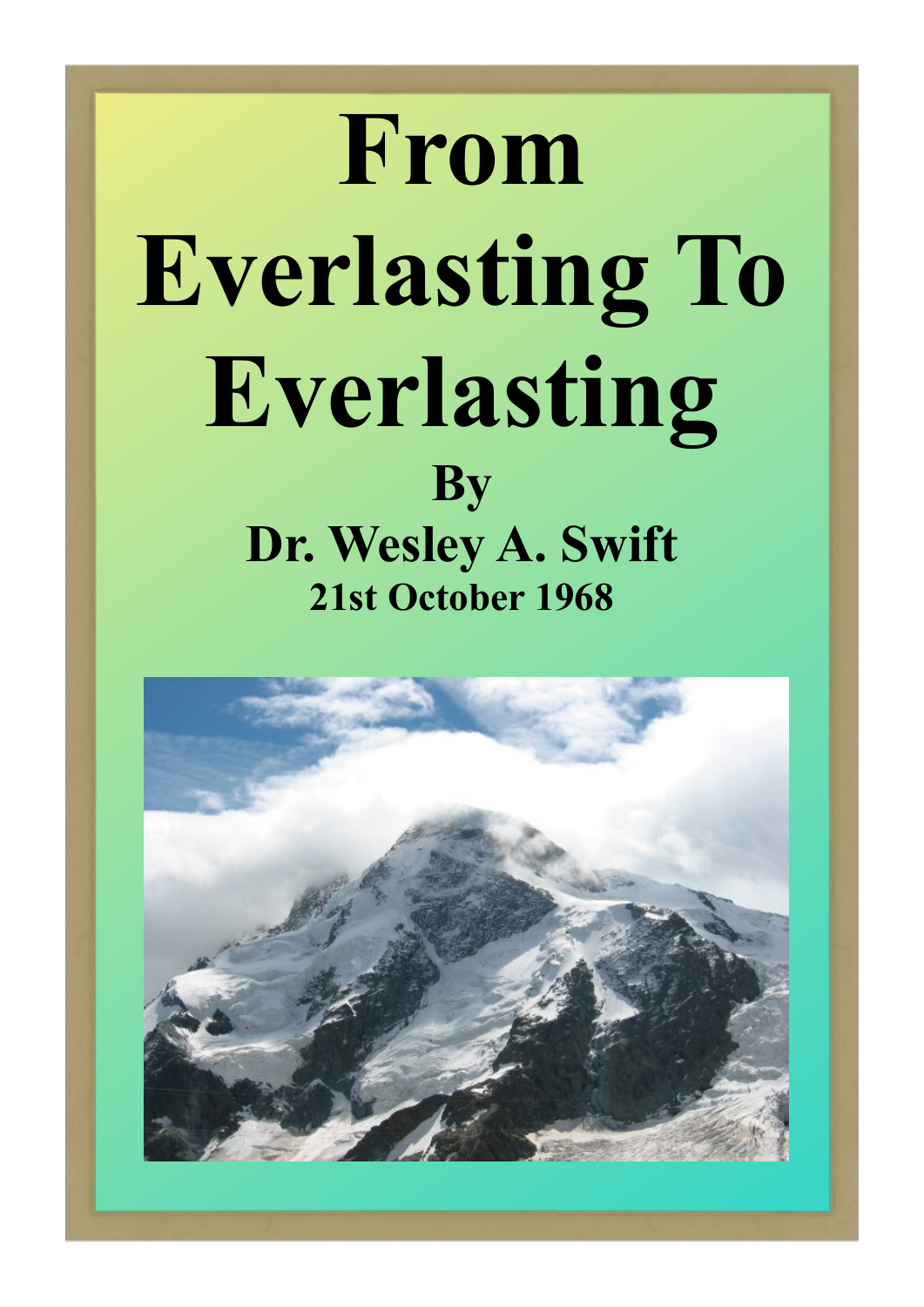### **Dr. Wesley A. Swift**

Dr. Wesley A. Swift, the son of a Methodist minister, was called to preach in his teens. He was a dynamic, inspired speaker who taught uncompromising Biblical truths

ignored by modernist ministers. His anointed preaching brought forth a high spiritual dimension of understanding to the Kingdom Identity message, giving "life" and "power" to the Sacred Word. Even the antichrists acknowledge that, "Wesley Swift is considered the single most significant figure in the early years of the Christian Identity movement in the United States." Dr. Swift founded the Church of Jesus Christ – Christian in the 1940's, a ministry that spread the Kingdom Identity message nation-wide to YHVH's Children, the White spirit-race known Scripturally as "sons of God". By teaching these truths



to true Israel, this warrior-priest put fear in the hearts of the enemies of Christ. Following Dr. Swift's death in 1970, his widow Lorraine Swift faithfully carried on the Church of Jesus Christ – Christian. We are highly honoured to be able to continue Dr. Swift's work, by placing those works that we have in print here on our web site ...preserving and earnestly contending for "the faith which was once delivered unto the saints"...for any and all to read.

We, at the Covenant Church of Yahweh hope that you will study, enjoy, and appreciate Dr. Wesley Swift's works.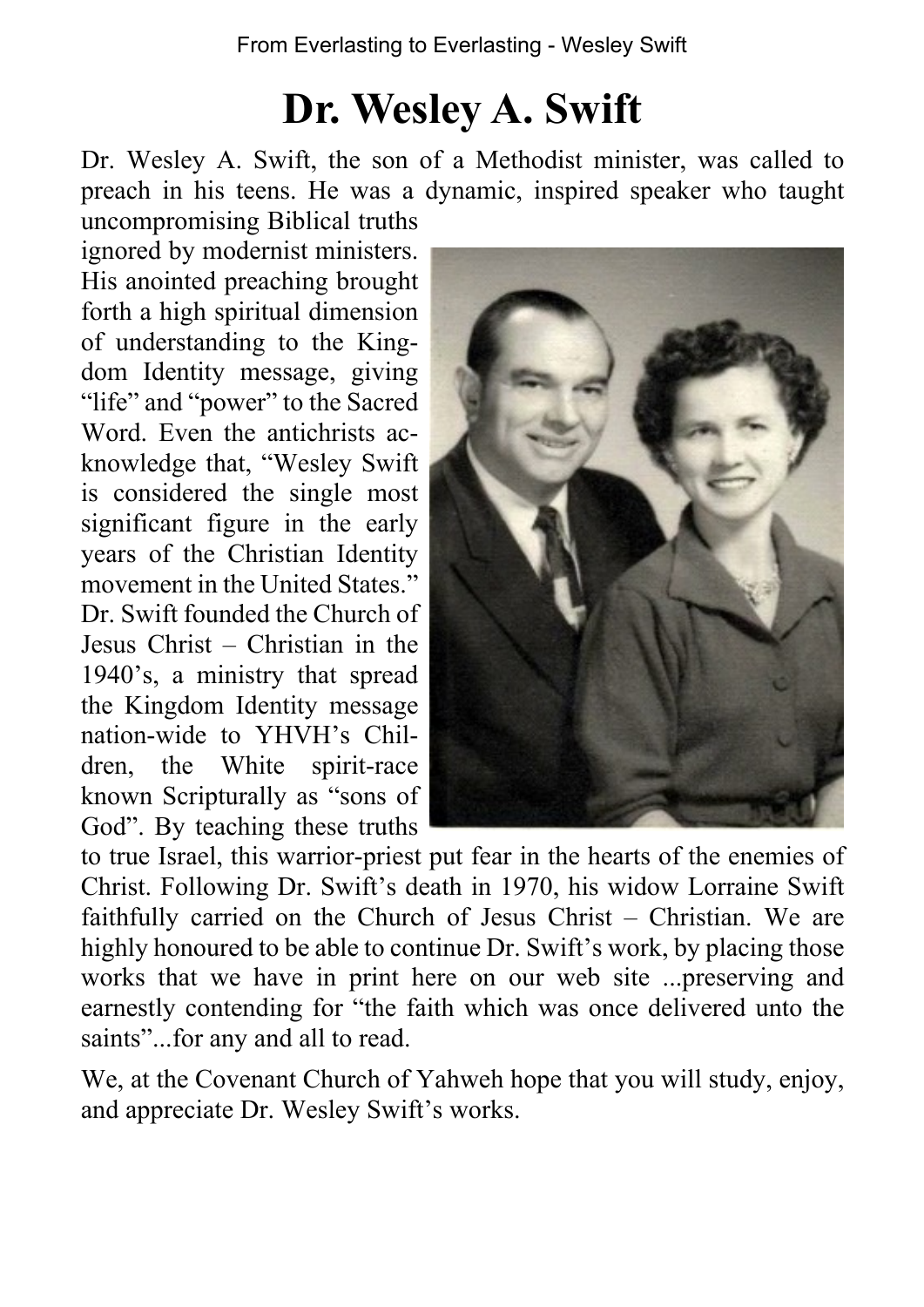### **From Everlasting To Everlasting by Dr. Wesley A. Swift 21st October 1968 (Current events - summarized)**

Mr. Herbert Hoover had pushed for a U.S. Bank but the Jews would not consider that so they broke with him and brought on the depression and elected their man, Roosevelt.

Now; America has learned and they will never take another great depression. When they say we will have a great depression, then look and see who is withholding the money. Germany tried to come out from under the influence of the Jews as well as Great Britain helped bring them to defeat and thus another nation of God's Israel will have to stand up. This nation will have to install a U.S. Bank and we will do that because that is God's plan, we are his great nation and with violence will this great program of Mystery Babylon be cast down.

In the Book of Micah is says: The Kingdom of God shall be established in the highest and greatest nation. And the people of the world are going to flow into it. God promises victory for His Kingdom. He tells us not to listen to these false prophets who tell us how wonderful socialism and Communism are.

In the book of Ezekiel 13 it tells us: Oh Israel thy prophets are like foxes in the desert, Falsely in their pulpits, and falsely in their political prophecies they have been telling the Americans that all good things are going to come to them. They have said: The Lord has said this, the Lord has said that; He wants us to feed the world, he wants us to take care of all the problems of the world. Then God speaks out and he says: Have ye not seen a vain vision, have ye not spoken a lying divination, whereas ye say The Lord saith it, but I have not said these things. Therefore saith Yahweh God. Then he again speaks out and he tells Ezekiel; Say to the house of Israel, they have seduced my people saying Peace, Peace when there is no Peace.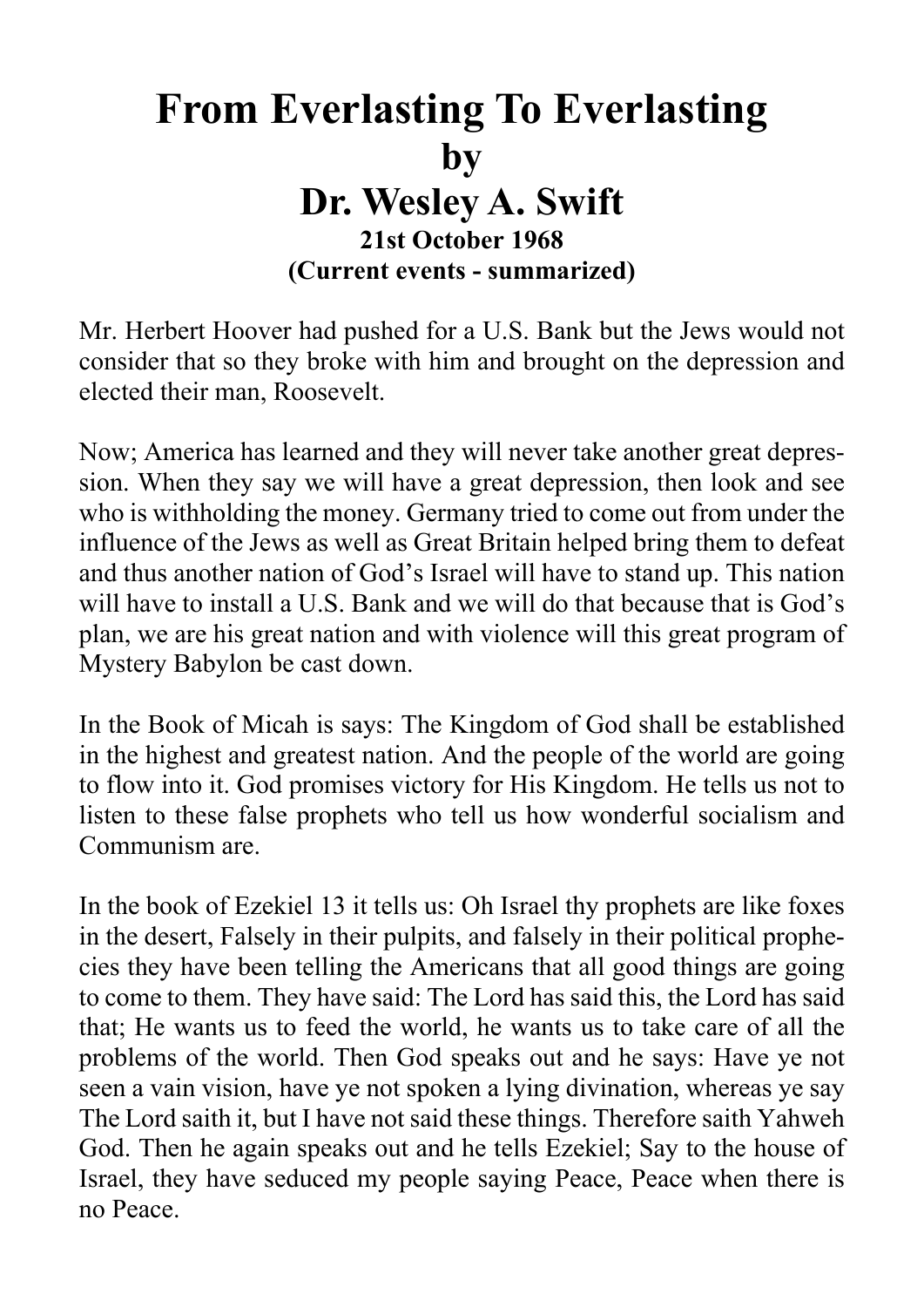We have a lot of that crying going on today, bow down to the Russians so we can have Peace, sweet Peace, but that is catastrophe and war, not Peace.

Then God says: Under these circumstances I am going to eventually destroy this wall of untempered mortar which you call the U.N. I am going to destroy it with hail stones, bombs and trouble. It may take war but I will destroy it to deliver My People.

Thus America then will come to an economic crossroad, and you will have to make a choice, if you show any weakness they will push to smother you. But, they shall not smother and I can prove that statement by the Scriptures.

The Lord shall be King over this earth, and in that day, there shall be one Lord, and his name shall be one.

One of the things he is going to do before that day: I am going to cause a great consternation to come in my people, they are going to seethe like water boiling in a pot of water, and there isn't going to be one Canaanite left in the house of God. If the Jews can't live as Parasites they won't stay in our country. If they can't live like parasites they will run like they left Germany. They may run to Palestine, but it's different this time, for there this time, for there aren't that many places left for them to run to. When they get run out of this country the other countries are going to rise up to burn, the great whore, who sat on many waters, this happens to be the control of international Jewry, its pagan finance, its areas of false doctrines and its strange strategies.

Now; I imagine there will be an area of come-uppence for those people who don't know what the whole story is about or what the score is in the areas of Palestine. They think they should preserve Palestine, and preserve all the nations. They couldn't preserve Palestine if they tried to because it would just be like putting Humpty Dumpty back together again. You are never going to make a country called Israel out of Israeli of today, which is organized Jewry. This nation Israeli is the abomination of the Desolator, and Jesus said that country would never bear any good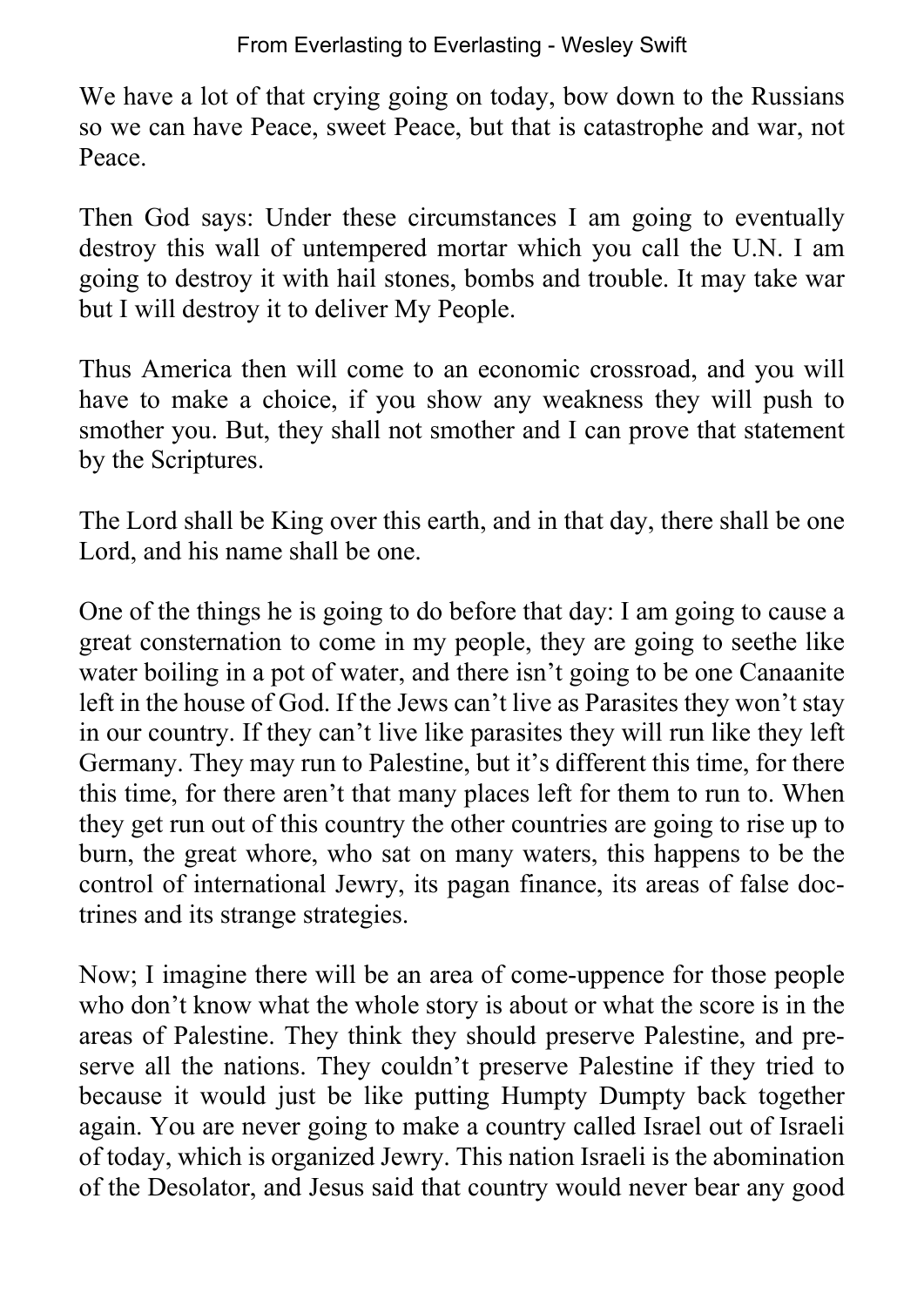fruit, it would never be a great nation again, though it does serve as sons of Lucifer, the abomination of the desolator and God promises catastrophe and disaster.

Now you say; But there are only 5 million of us who know who we are and what Israeli is, well did you ever stop to think that you have the voice and the testimony, and those people who don't know this testimony don't know anything against it either. The Gospel of the Kingdom is going to come forth, and not only are you going to teach the Gospel of the Kingdom, but you are also going to solve the race question also, because people feel like you do even though they are afraid to say anything, because they have been taught these false doctrines. The Church itself has by their false doctrines totally beaten down a people by a policy of the enemy for destruction, through integration, and mongrelisation. But I tell you that the nations of the Kingdom are not going to be taken over by pagans. They are not going to be destroyed as the Anti-Christ hits all the nations of God's Kingdom. For God tells you that you will join with him and sit with him upon the seat of authority and upon they throne of his greatness.

I tell you that America is bound for victory, America is bound for great leadership and it is bound as a great nation of God's Kingdom upward. I think you of the Republican party made one of the best areas of advancements that you could have made since the days of Roosevelt, in your choice of Mr. Nixon. Now he doesn't have all the answers and there are lots of things that he will need help on, but at least he will not put up with communist betrayal in high offices of government.

(Well Nixon is out and Kissinger is still there but that situation may backfire yet.)

In your day and in your time America is going to turn around and quit supporting the Anti-Christ United Nations. In America we are in a period of great and intensive struggle between liberal and conservative actions, but the conservatives are over the top as far as numbers are concerned, and victory is in the offering. It may not look like it for a while but I can assure you that this is true, because America will stand and America will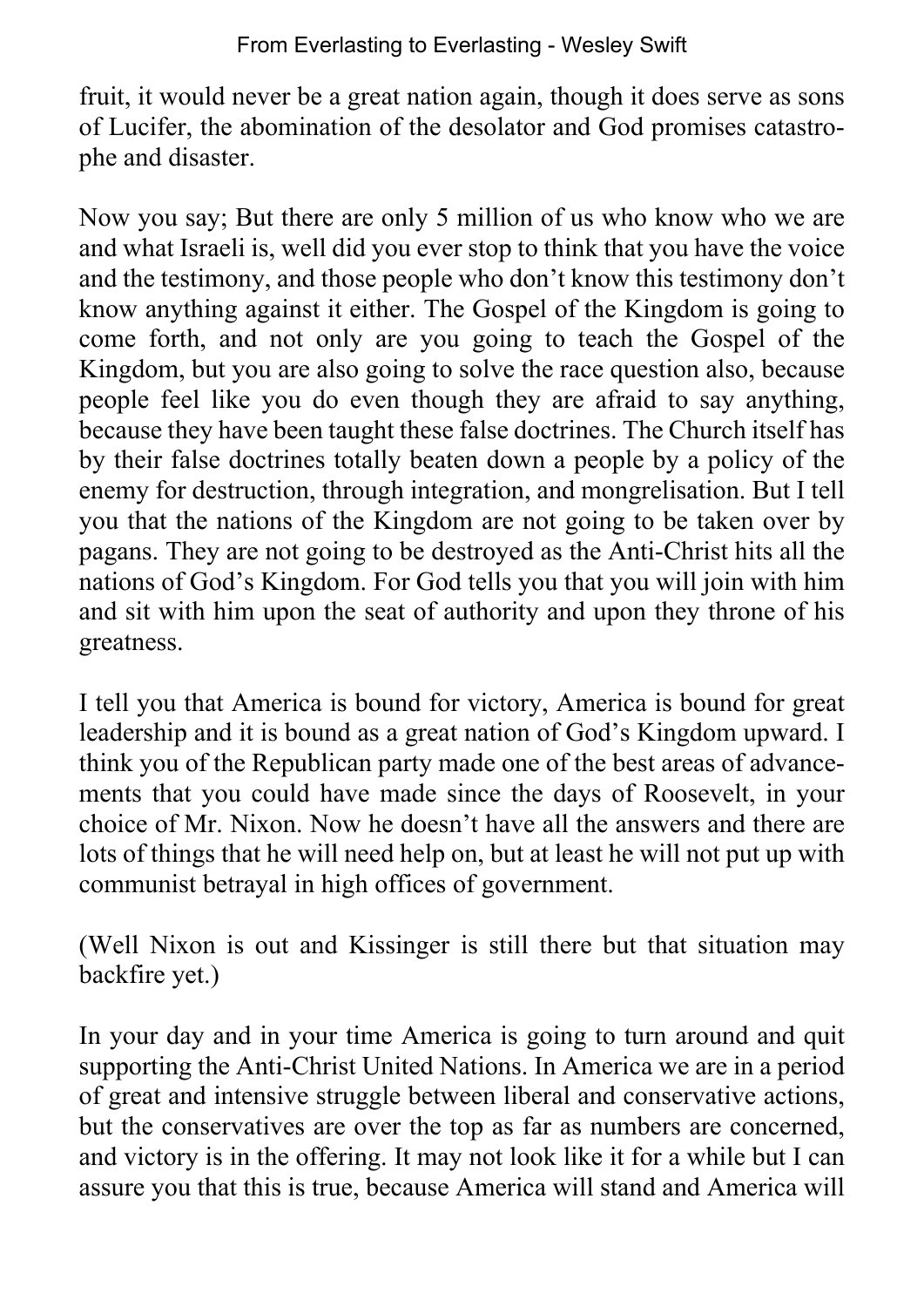move to the right and then will demand that their congressmen do the will of the people. Congress makes the laws and there is where your pressure should be. Many of the laws passed have been unconstitutional. Thus these laws must be eliminated from your society. They must not be any longer a part of the great society of God nation. God says; in the last days I shall come in with my whirlwinds and I will destroy the wicked from among you. He is talking to you about this nation which was set in place upon his plan for its greatness. Since I believe the covenants of God, I believe that America will get a new lease on life.

Yesterday we glanced at the L.A. Times and they had a great picture, a great Muriel so they said that would end all bigotry and prejudice. Well it was a picture of Jesus so they said, although it doesn't look like any picture of Jesus I ever saw or dreamed of, but it was a picture of a Black Jesus and surrounding him are about 25 integrated angels all of various colours. They said: This is God, he is the God of all races, all colours and all creeds. He is a black God because he is all of these colours mixed together.

### **WELL HE IS NOT MY GOD! ! ! !**

It is a rather unique thing but the facts of the purposes and the Majesty of our God proves that he is a white God. And proves also that his household was begat in his own image and that he begat them as a white people. And more than that he is the God who lighteth every man who cometh into the world. He is a God of light, and of truth and of righteousness who said to you as a race, with his integrated angels standing around him.

Another thing in the paper that was interesting was the notice that they were cancelling the program of the Church of council of L.A. called the program of project equality. This was a nation wide inter-religious program by which they would bring forth equality. But they had to cancel this because there wasn't any support for the program in the White Christian part of the area. The NCC and the Jewish organizations were the sponsors for this program, project equality, but they said that the white Protestants in their denominations showed no interest in the project, and they contributed no money and no talent for promoting the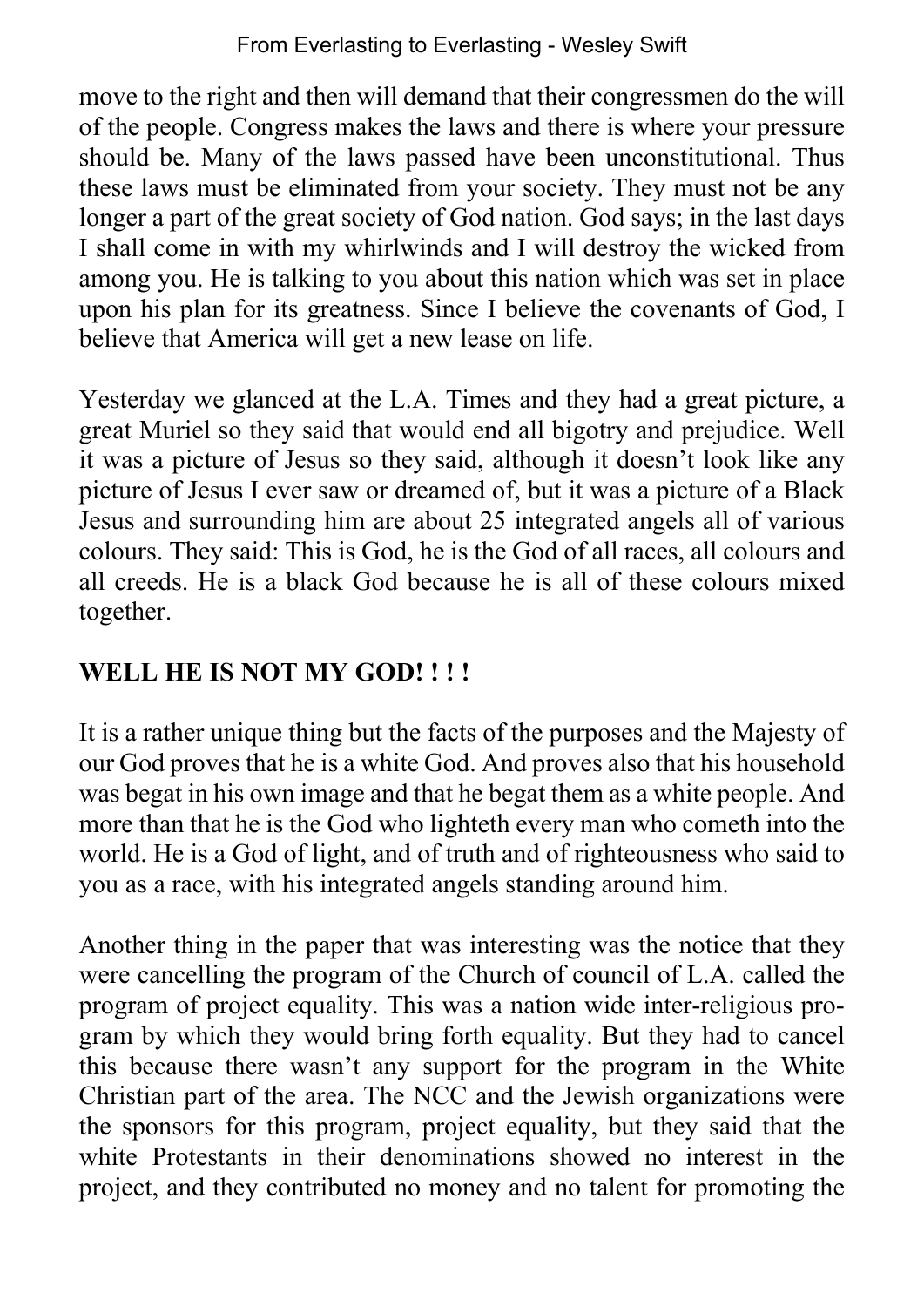program so they had to cancel their trip to Chicago because of lack of funds, and then they cancelled the project.

(How about that? One project the White Christians didn't put up the money for, or supply the people to make their project work. Ha.)

Another thing of interest: General Hershey made a speech explaining the amending of the draft law concerning Conscientious objection to fighting in a war. The part where one stated that it was against his religious belief to fight was removed. Mr. Humphrey then got into the act and he is now so happy because: he said: "so many good people in this country don't believe in God".

Now: Really there are not fine people in this country that don't believe in God. We do have idiots if they don't believe in God. It is a fool, who is his heart says there is no God. This nation is under God whether they recognize it or not. You are set free under God, not free without God. Just remember that your enemy has no consciousness and in the day when Jesus appears in the sky they will even turn their rockets and implements of war on him, they will be swept out of the sky, but they will try. We know that today all through the Mongolian mountains that high gantries which have been built and on them there have been placed inter-continental missiles. So they are in place, they will launch them at you or at God, it doesn't matter to them which because they consider both their enemies. We can prove this by the Bible because it tells us that all the beast system will turn their forces on God, when he comes in power. When he comes in power, it will be one of the shortest strikes that the Soviet Union has ever undertaken.

Now; we turn to our subject to: From Everlasting to Everlasting: Psalms 90. "Lord thou has been our dwelling place from generation to generation."

We do not find God as most religions picture him, as standing out on a little cloud and just looking into a mist and then starting to create. They teach Sunday school children this beginning of God. They have him starting out in that mist then in about 6 days they get him down to Adam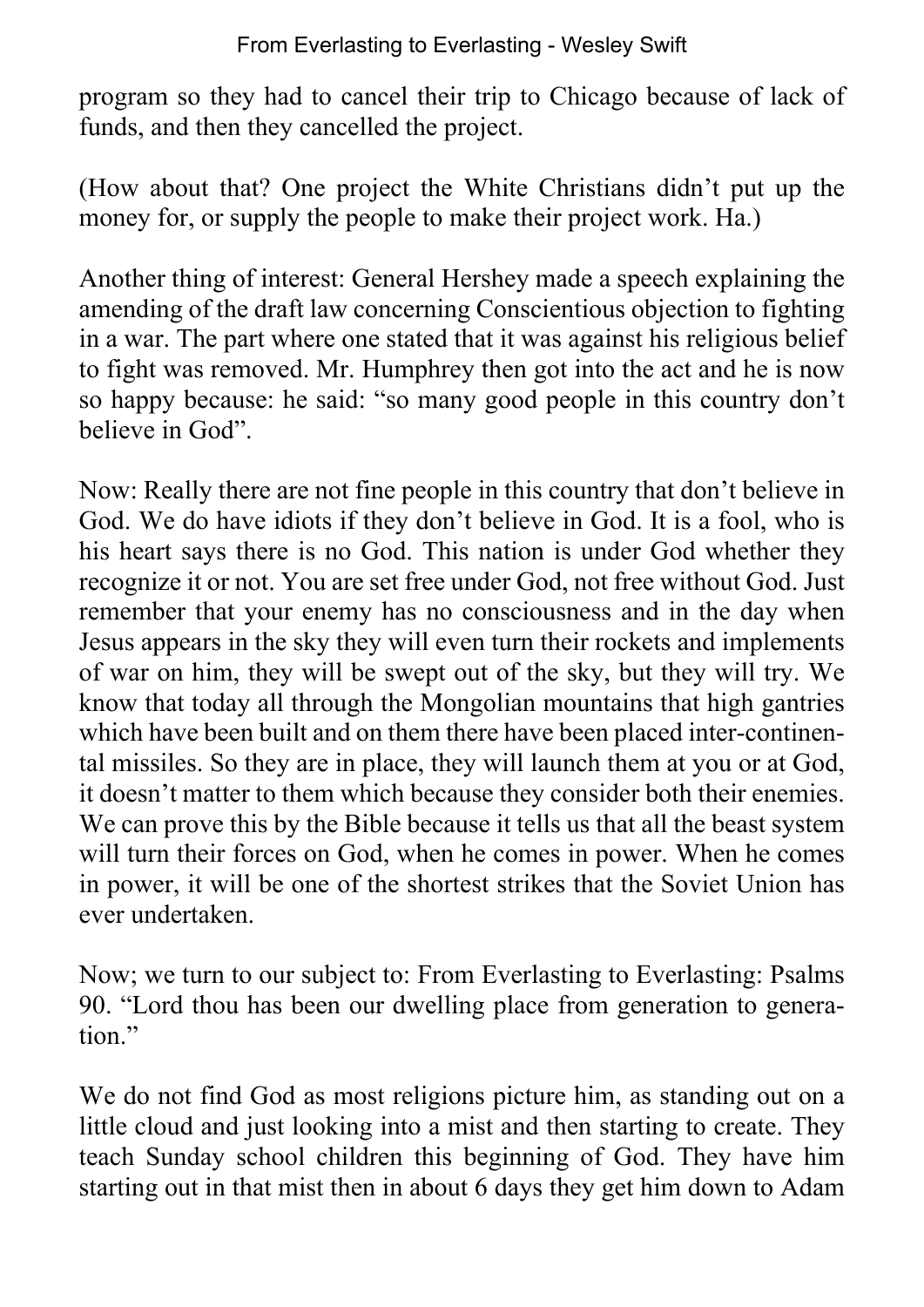and on down the line to about 6,000 years as of now, when actually they are over 7,000 years from Adam as of now. But they have him standing on nothing, not knowing, not thinking where he came from or where he has been.

I tell you that God is the eternal God and his creating period has been through out all times. There has never been a period where there was not a vastness to God's Universe. There are 1,126 trillion suns that you can see with their solar systems which is the beginning for your eyes of the vastness of God's Universe. God is always changing and shaping and working. He never stood on nothing, and worked with nothing, he has always used his intelligence, he always existed. Can you imagine a Great God just hanging out in space doing nothing, existing but creating nothing? Of course not. The scriptures are full of the story of how out of the antiquities of yesterday, the great and majestic Majesty of the Mighty power of the Almighty was at work. This gives the lie to the concept that out of three score and ten, or at the most 100 years, that people can say that is where I began, then I grew up, became conscious, had a relationship with God. I want you to know that there is not one of you in this congregation who was not with The Father before he made the world. You were begotten by the Spirit of the Everlasting God, an incorruptible seed, immortal in the Spirit, in the ages of yesterday. The Everlasting Father begat an Everlasting family with eternal life and you are a part of His Household.

"Lord thou hast been our dwelling place in all generations." Now before the mountains were brought forth, before there were any creations, before any of these things, we were with our Father. Our Spirit existed with the Father in the realm of Spirit. Therefore as thou has formed the world from Everlasting to Everlasting and even before that thou has been our dwelling place in all generations.

A thousand years in thy sight are but as yesterday, when it is passed, only like a watch in the night. Therefore again, we see that this is a significant pattern of measure of time with the eternity of God's program and plan. After all with only 7,400 years from Adam that is just a drop in the bucket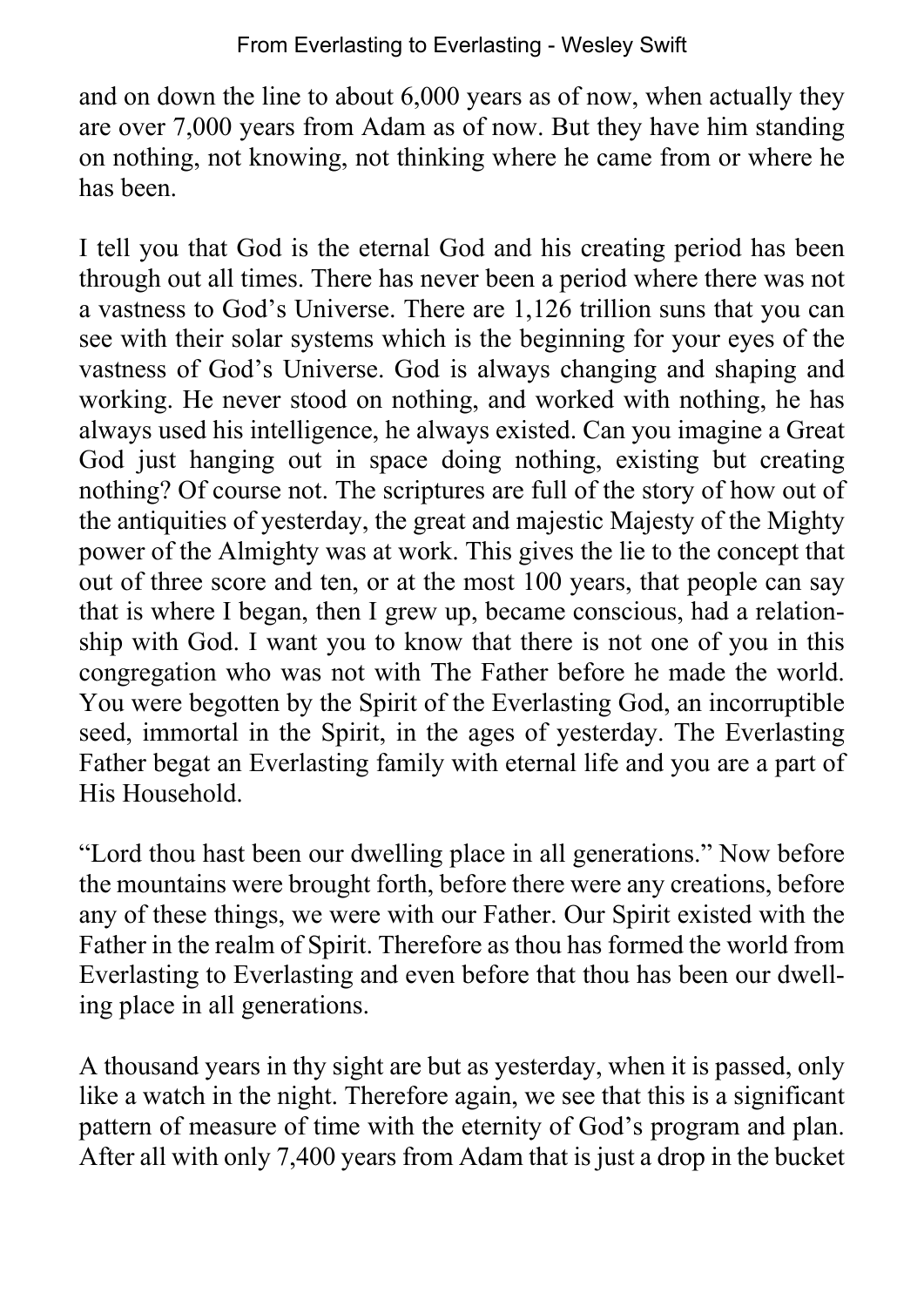when compared to the time in eternity where you existed with the purposes of the Father.

Now, there are races of people who were on the earth much longer than this, in fact back 600,000 years ago we find their traces thru artefacts and pictures they left to prove this. There were beings living on this earth at least that long ago. Now Human being, Adamites a little over 7,000 years, as only the Adamic race was given the Spirit of God making them **Hu-man beings**.

So as we turn back through these patterns of time where were you 600,000 years ago? Where were you even before that? Because the earth is older than that, because archaeology has taken us back and back into time, much farther than that of over 1 ½ million years. Then before any of this we were with HIM.

Therefore: "From everlasting to everlasting thou art our God." This is one of the reasons that he tells us that he wrote our names in the lambs book of life, even before the foundations of the world. He says he knew our names, way back there and he knew who we were to be and when we would be begotten into the earth in a physical body. He says: I wrote down your names of who you would be and the time and date when you would be begotten into the physical body and I put all this information in the lambs book of life, even before the foundations of the world. More than this God has unveiled the Majesty of his purpose. Therefore Children of His Spirit, and the Spirit is made of incorruptible seed, and abides forever.

No man ever sinned by His Spirit, because the spirit has eternal life. It has everlasting life of God, whence came your Spirit, and he is the source of all Spirit. Thus Spirit issues forth from God, therefore Spirit is Holy.

Also: The Spiritual nature of man is Holy because it came forth from God. More than this there is no area of destruction for this Spirit. Today there are whole areas of darkness aimed against our civilization, but I want you to understand that you are a part of the endless yesterday and a part of the endless tomorrow. Because of this the enemy will never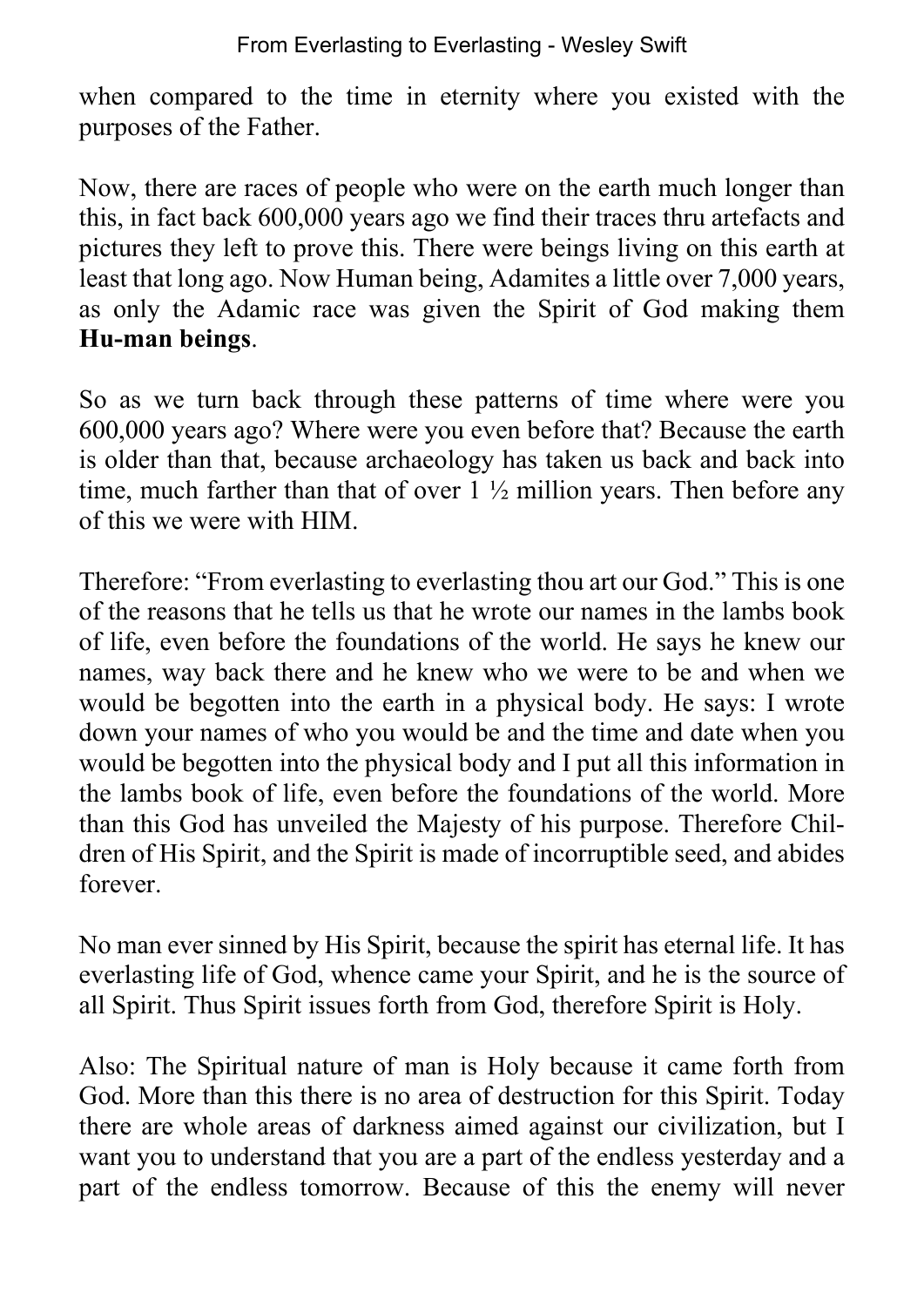accomplish the wiping out of HIS household, even though they are attempting to destroy the mortal body which is subject to death. The Spirit that dwells in this body is immortal, from everlasting to everlasting Absent from this body is to be present with the Lord. Therefore the soul consciousness pattern of antiquity, and wisdom or remembrance moves from the physical body back to God from which it came. This is one of the reasons why the Apostle Paul said: "Absent from this body is to be present with the Lord."

Then in Ecclesiastes: He said as he was talking about the Enosh and the righteous. He said: The Zombie, they know nothing when they die. The Zombie are not children of the Spirit, they are children after the flesh of a world order of the beast system. When they die they know nothing at all, but the Spirit of the Living God returns back to God who gave it. So we have the assurance in the book of Ecclesiastes that this is true. Therefore you are a child of Eternity, and knowing this then also know that as your Father has life, so also do you.

In the Book of Proverbs you have the constant pattern of wisdom and Knowledge that exists in the Spirit of the Sons of God. In other words the sons of God are a multitude because God has multiplied and multiplied HIS household. The Spirit of wisdom which resides in them resided in God and he was their dwelling place from generation to generation before the foundations of the world etc.

We turn to chapter 8 in Proverbs, verse 22: The Lord possessed me from the beginning of his way, before his work of old. I was set up from everlasting, from the beginning or before the world was.

24. When there were no depths in the ocean, I was brought forth; when there was no fountains abounding with water I existed.

25. Before the mountains were even settled, before the mountains were even settled, before the hills, I was brought forth.

26. While as yet he had not made the earth, nor the fields, nor the highest part of the dust of the world.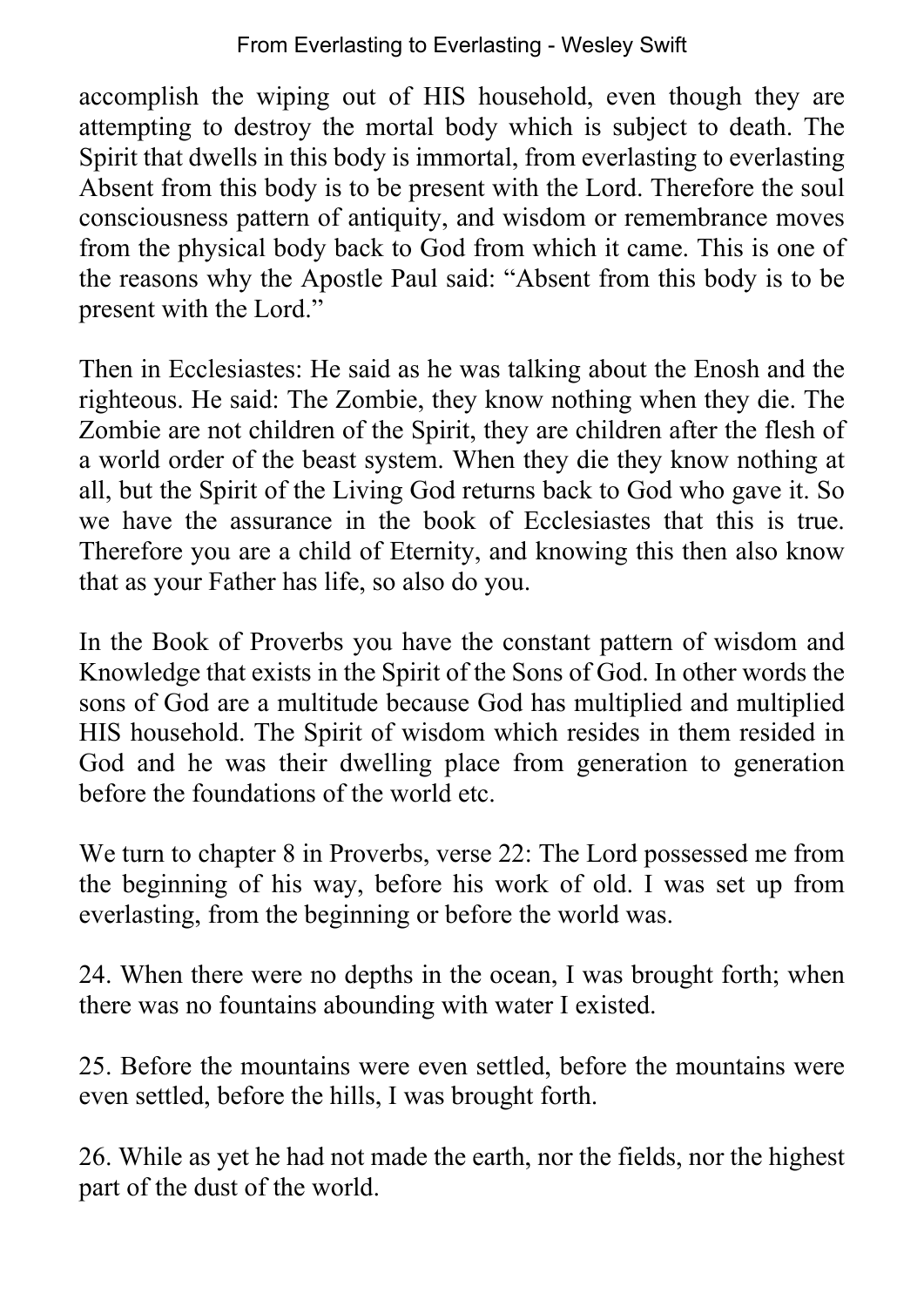27. When he prepared the heavens, I was there

28. When he established the clouds above: when he strengthened the fountains of the deep.

29. When he gave to the sea his decree; that waters should not pass his commandment; when he appointed the foundations of the earth

30. Then I was by Him, as one brought up with him, and I was daily his delight, rejoicing always before him;

31. Rejoicing in the habitable part of his earth and my delights were with the sons of men.

Where were my delights? With the sons of men, in that period of time before the foundations of the world,.God said: I was with him and I was his delight, because I was a child of immortality. This is the secret brought to you again by the proverbs. No wonder that the Psalmist writes: "Oh Lord thou hast been our dwelling place in all generations."

Thy eternity, the Majesty of thy existence, recognizing thou art an Eternal God.

Never was there a period of time when God stood on nothing and decided he was going to start making something, because God is an intelligent great creative Majesty. Always working, always developing then going on and on, because there is no beginning and no end, and thus the great cyclic course of the Universe with its ecliptic's and orbits has never had a beginning and there never has been an end. When we recognize this its hard for us to justify the fact, that we who were with God before the foundations of the world, we who were told so many things before the foundations of the world, could yet not be able to understand. We who were fortunate to have explained to us the courses of time and the purposes of God, and even told of the rebellion of Lucifer, in fact we stood back and watched the battle between the Angels, and we saw Michael sweep Lucifer out of the heavens, as he stood up for the household of the Most High God. In all these situations, you are dealing with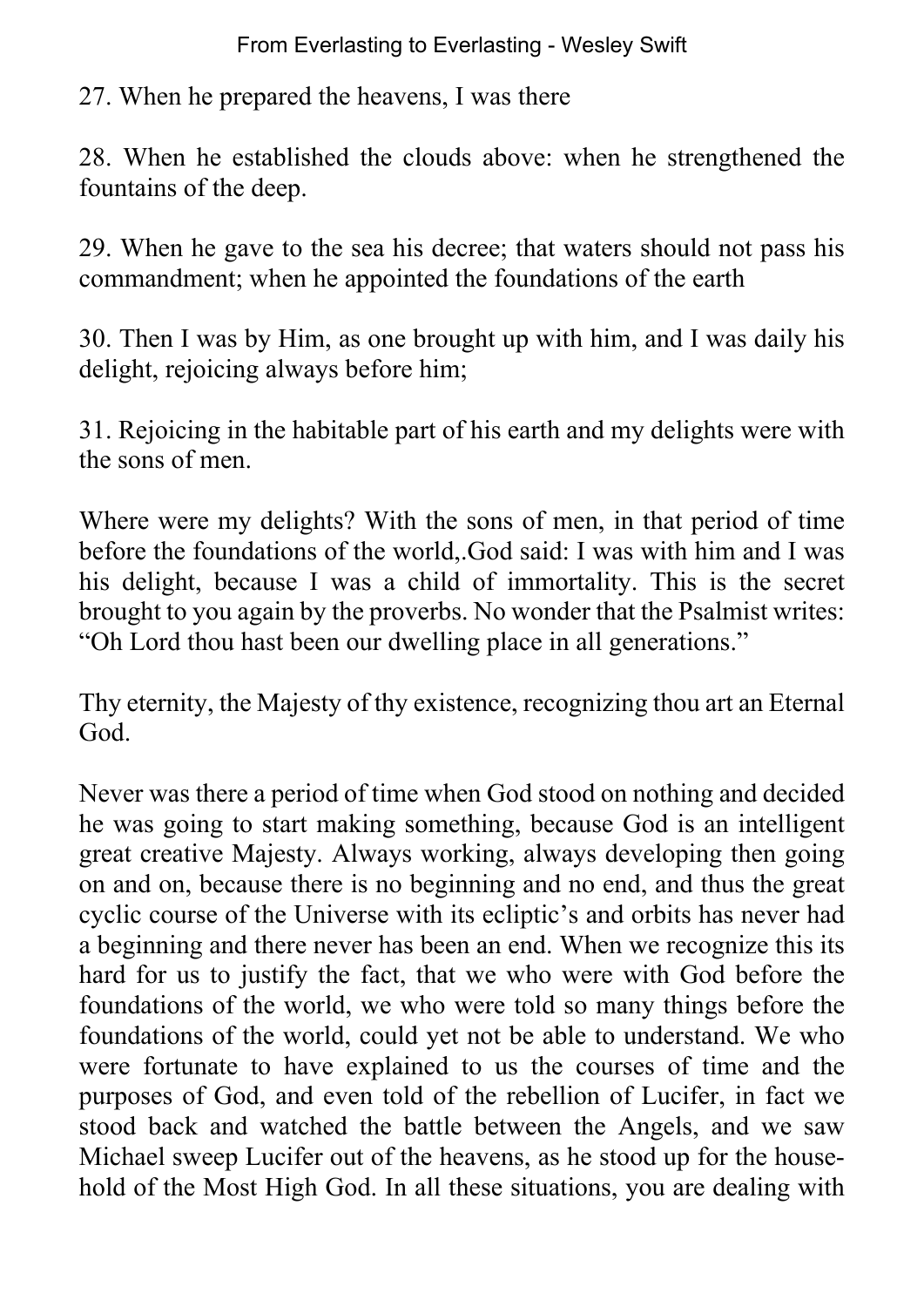hundreds of thousands of years of time, and of purposes. Then we find ourselves down here in our life span. But life on earth is but a small fragment of time compared to your great pattern of life, but it is not my Friends according to the purposes of the Most High God.

The Most High God said: I have begotten my household and he promised you this before the foundations of the earth, in a mortal body. I placed you in this mortal body and because of violation of Divine law, by your first parents on earth, death came on them. Now you were immortal in the Spirit and you could have been immortal in the body but you chose mortality, therefore God had told you the story of redemption, and promised you redemption before the foundation of the world. He had explained redemption to you, he said: I will redeem you, immortality your physical body will put on immortality as your spiritual body has possessed immortality. Your mind will put on the infinite pattern of the mind, even as your spiritual mind knows all of the things, even the deep things of God. So the mind occupying this physical body is for Spirit, soul and body, you, are my sons and daughters, immortal people.

This is a part of the things God told us before the foundations of the world. This is one of the great and strange situations never understood by the power of darkness and of evil. The forces of darkness does not recognize the power of resurrection or of light. When Christ became embodied in earth, he took a body like you have. Enveloped with light could have been his course, enveloped with light of the Shekinah Glory could have been his way, because he did this on several occasions such as on the mount of transfiguration. He came forth also at his resurrection in the power and Majesty of His light. But prior to this time had he wrapped himself in the light of the Spirit he would have been totally immortal. In fact it would have been impossible for him to have been crucified to redeem his race that HE permitted to take on mortality. He didn't take a chance with his household, therefore when he came to earth he took a body just like you had and was not ashamed to call you His Kinsmen, his brethren, and was not ashamed to move into the avenue of the darkest of all experiences, known as death. And yet My friends, that day when Christ, his body hanging on the cross gave up the ghost that body didn't disintegrate that body didn't crumble, he resurrected that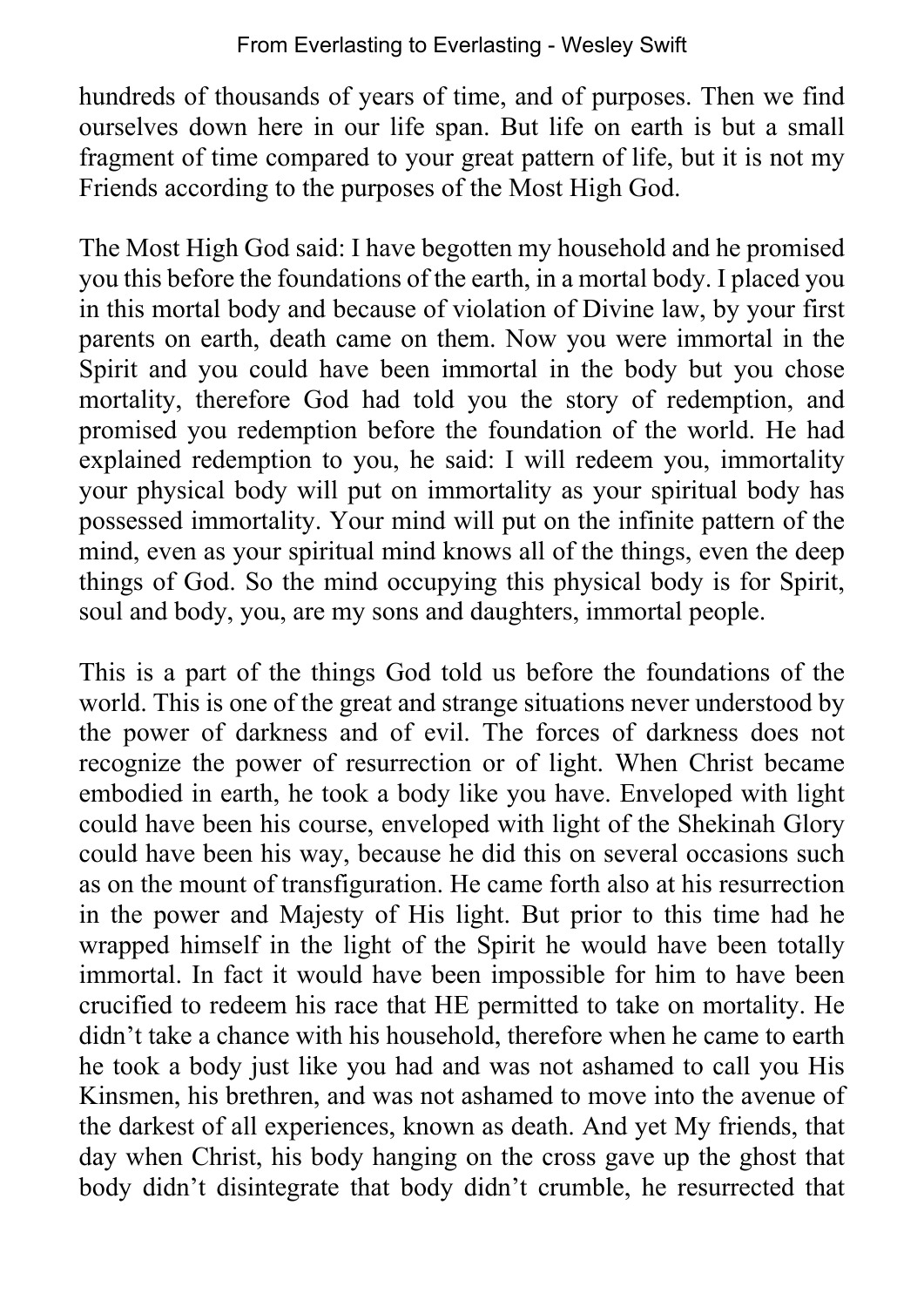body in 3 days and bought for you immortality that you possessed in the Spirit, and therefore the Spirit and the body will become as one, then this mortal will put on immortality and death will be swallowed up totally in life, because you are a part of the Everlasting Eternal God, from Everlasting to Everlasting.

Now we don't have to worry about whether the enemy will keep the Peace treaty. We know he never keeps his treaties anytime. We don't depend on dreams and dreamers, for we know that as the sons and daughters of God that we were put down here to conquer darkness, and to raise the power and righteousness of the Kingdom of God. He has unveiled out of His Spirit the concept of His Kingdom. The thoughts that exist in the mind of God, as he came forth out of the grave and raised his body by the power of the Spirit, he also says your Spirit is going to envelope your body with light and your body is going to put on immortality. As such then when I was with the Father before the world was framed. I was with him before any of this was created. I was with him when he was rolling out the heavens and as he created new creations. At that time we didn't have any questions about the knowledge and the purposes of the Most High God. There wasn't even any little peanut walking around here on earth saying there is no God. Now think of that what a fantastic thing, a little peanut walking around down here saying there is no God, after participating in the creation and program.???

When God sent you down here in physical bodies he sent you to occupy this spot where he was going to build His Kingdom. He knew you would fall, he knew he had power to save to the uttermost. He said: I will redeem my people, the whole house of Israel shall be saved. I will take away the ungodliness of Jacob, this I will do, I have promised this from Everlasting to Everlasting. He said: I am your Messiah, I give you Eternal life. and you never perish. If you die that is not the area where you have Eternal life. The Spirit is the area where the consciousness can pass into Eternal life. But then HE says: I am going to speed up the revolutions of electrons around the nucleus and I am going to speed up the revolutions of electrons around the nucleus and I am going to do it with light. I am going to do it with the immortality that comes with light.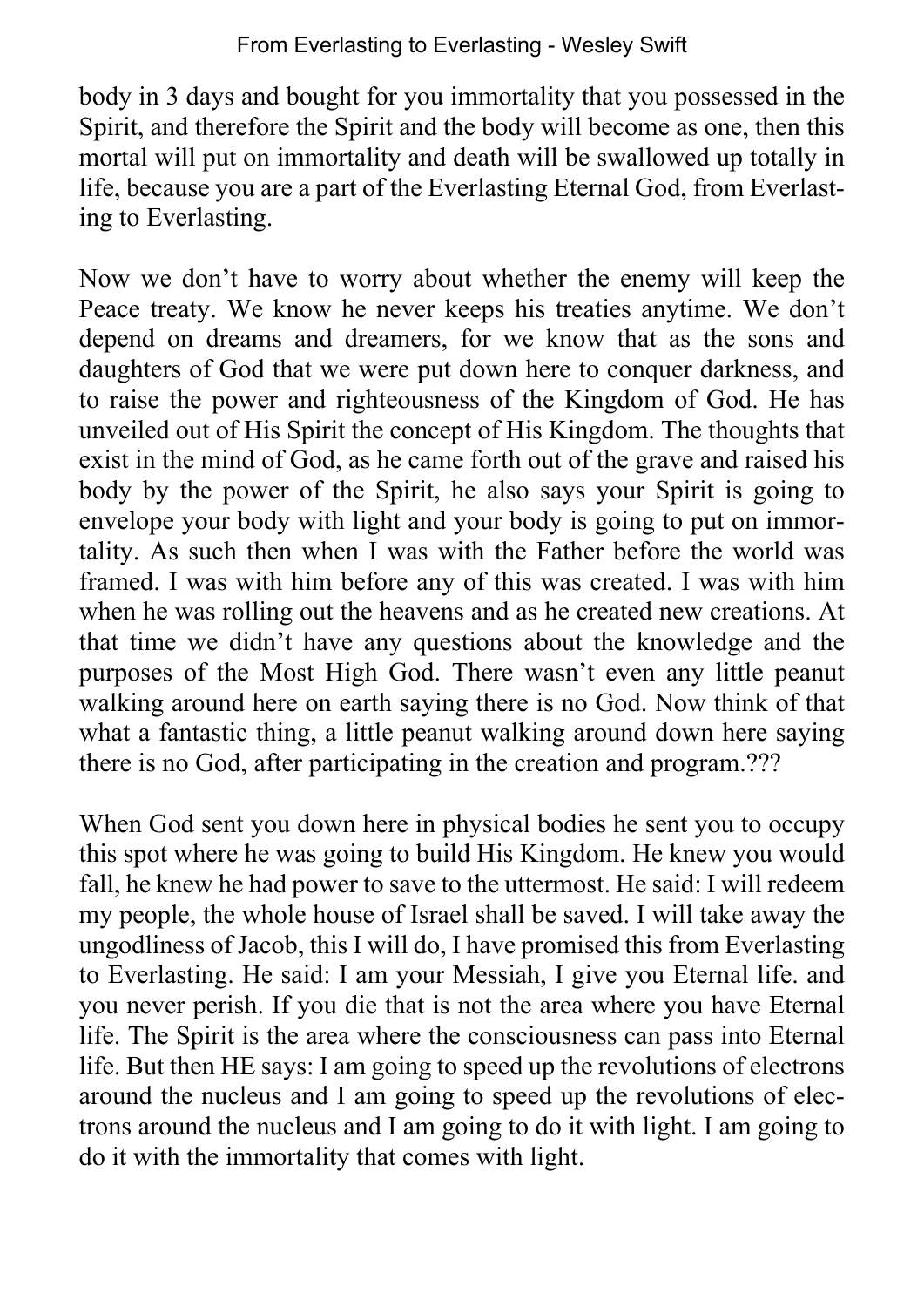Thus you have the declaration of the Eternal Everlasting God. You don't have to start him out about 6,000 years ago, standing out there on nothing, because God thought out his creation was ever moving, remodeling and recreating before the foundations of the earth were laid and you were there.

Even as this earth has been remodelled, and changed so has other areas of the Universe. You are doing a lot on this earth to remodel and change it. You are putting down mountains, you are using great earth moving equipment and if mountain gets in the way you tunnel through it or cut it down. There is going to be a lot of changes made even in the earth itself, in the areas of the times to come. However the changes of the earth or the earthquakes which can happen at this time are not important because: One thousand can fall at thy left side and 10 thousand at thy right side yet no harm will come to thee. God's covenants are made by an Eternal God, and they are from Everlasting to Everlasting, and you who are of the Everlasting, Eternal Spirit have nothing to worry about concerning the future and purposes of your father. Therefore when it tells you of the creations in the book of Proverbs, you were there.

Again as we turn to this constant pattern of Eternal truth and immortality, remember that you are an Everlasting being also, that you are a possessor of Eternal life.

How do you get this across to people ???

"I give you Eternal life and ye shall never perish" (John 10:28) Thousands of people read that passage, over and over, and then they still wonder about Eternal life and how to acquire it. In fact Evangelists are going through the country, and they come into a church and they try to save Christians and give them Eternal life. Now think about that An Evangelist comes to you in a meeting and he tries to save you, who already has Eternal life, on the idea that if you go through this process of saying words, then that way the Christian gains Eternal Life. But, Your Father gave you Eternal life, when he begat you in his spirit, and this was long, long before the foundations of the world. He gave you Eternal life when His Spirit called to the secret consciousness which is inside every man or woman of His household, this is a secret awareness in every child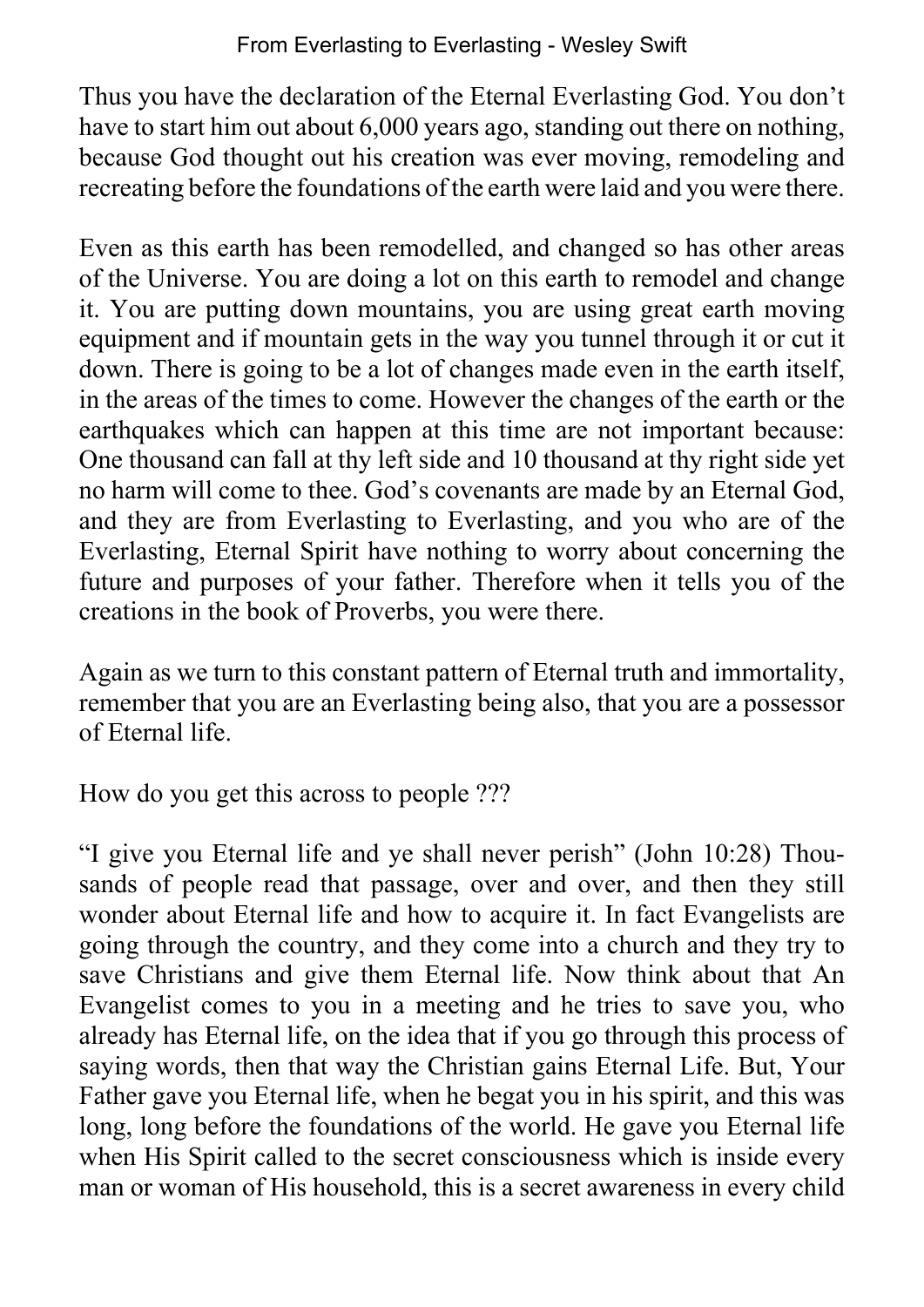of God. He was pouring into that secret consciousness knowledge and truth, even when you were playing at your mothers knee. He has been pouring into the household of his race, the concept that he wants them to have. He is moulding tomorrow. He moves out with great vision and inspiration on your inventors and your scientists. He gives them concepts and they start probing and working, whether in the area of biology, or geology, or astronomy, or medicine, it is all being purposed out of a mind that knows all things.

We think of our men going into space, which is a wonderful thing, but think of the thousands of men and the hours they spent to produce that feat. I want you to know that the power of the Spirit of God surging through the intelligence of your race has put a drive in you of accomplishment. At any time he could stop it, just like that. But out of the continuity of this society they accomplished a drive which took men to the moon and brought them back. This is just a small step into tomorrow as you start rejoining the purposes and the plans of the Eternal God. It isn't so much the fact of their going out into space, but it is the massive pattern of wisdom and guidance, and intelligence which surges down and moves through the mentality of men, that works through the intelligence of the brain, so coordinating their activities, that produces this. What so ever man thinketh he can perform.

Now; These are the declarations of God, but that doesn't mean it is for everyone. You have enemies today who steal your secrets and they try to duplicate, or get ahead of you, but I want you to know that God speaks to you and he opens up the patterns of wisdom and knowledge to your mind. So also the whole program of the Universe he had declared before the foundations of the world.

Over in the book of Isaiah (45) God speaks out and he said again to His People:

"I am Yahweh, there is no God beside me." I girded thee though thou has not known me. Yet I am Yahweh and there is none else. Now; He says: If I stir up the spirit of remembrance then you will remember the things of old, long before you dwelt in earth, back when you heard My counsel,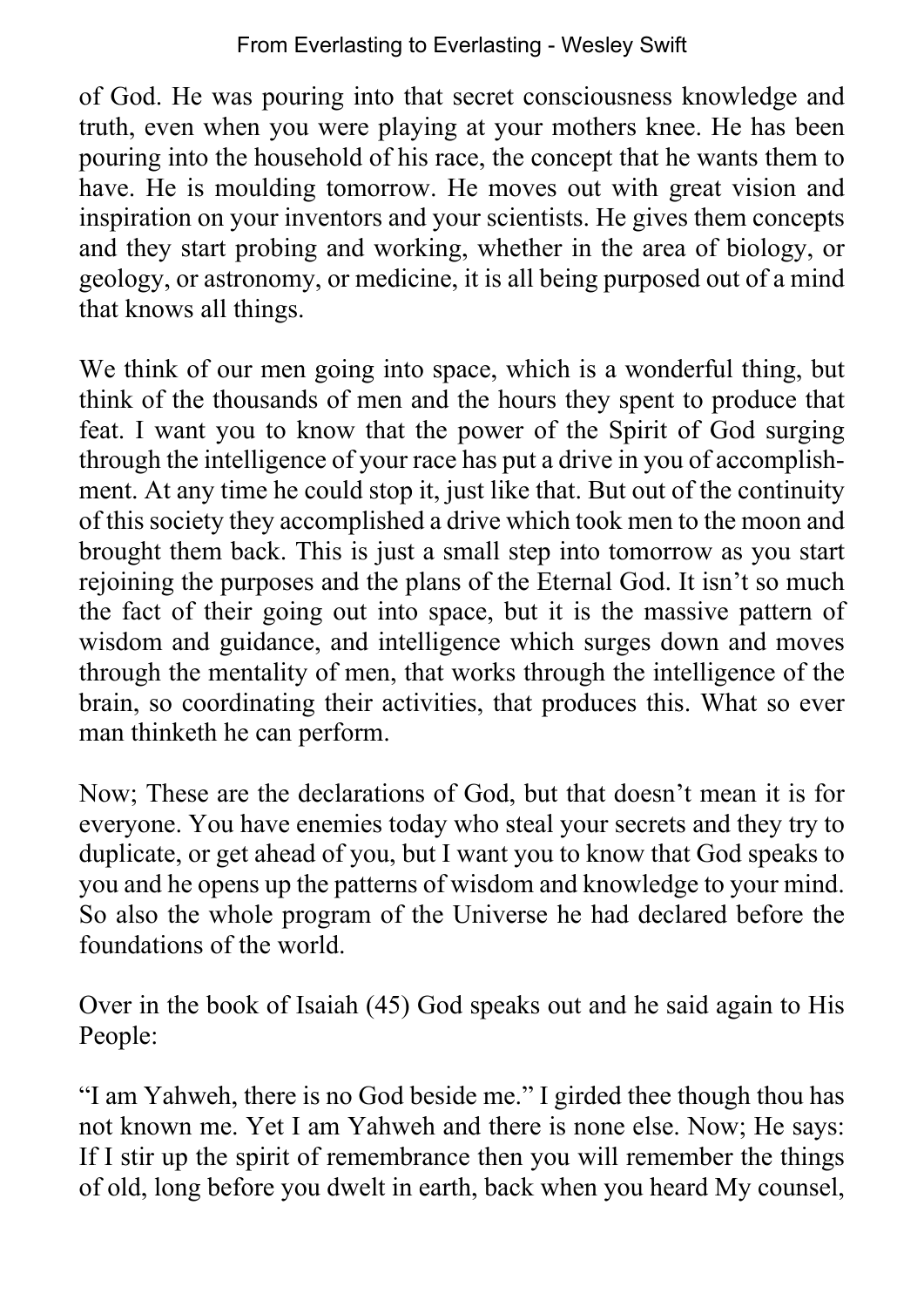when I told you of ancient things I was going to do. Remember saith Yahweh: the former things of old, for I am Yahweh and there is none else. I am Yahweh and there is none like me. I declared the end from the beginning, from the ancient times. The things not yet done, saying my counsel will stand, I will do all my pleasure. As for our redeemer, Yahweh of Hosts is his name. He is, the Holy one of Israel.

As God speaks out he says: Now there is no God on the left or on the right but I alone am God. I alone have the power to ordain forth tomorrow. Lucifer may carve and mould gods from fallen angels, but I alone am Yahweh, thy Redeemer, the Holy one of Israel.

He says: I can call to your attention the things not yet happened, the things I told you in ancient times. I can cause you to remember that I have said these things. After all my friends, we are living on prophecy. We are believing the words of God and the events he said are ahead, because HE said they would come to pass. As we have been calling the prophetic patterns of events to your attention, we have only been calling attention to events in your scripture, for even the United Nations is there. No new thing has happened to the alert children of God, they have just things brought back to their remembrance by the inspiration of God.

One of these days we are going to see quite a tremendous situation, when God pours out the spirit of light and immortality upon His Children, when light once more envelopes his family. One of these days, rockets will come flying out of the Soviet Union headed your way and then great host will soar out of the sky and turn those rockets back on their country. Its going to be days like this when you are marching young men out to war when suddenly those young men will begin to glow like the sun and machine bullets won't touch them, and as they keep moving think of the reaction of the enemy as the bodies of these men have their electrons speeded up, and moving around every nucleus of their bodies, then their bodies become compact and the bodies won't bruise and cannot be injured because of the balance of the cone and core of light that maintains stability.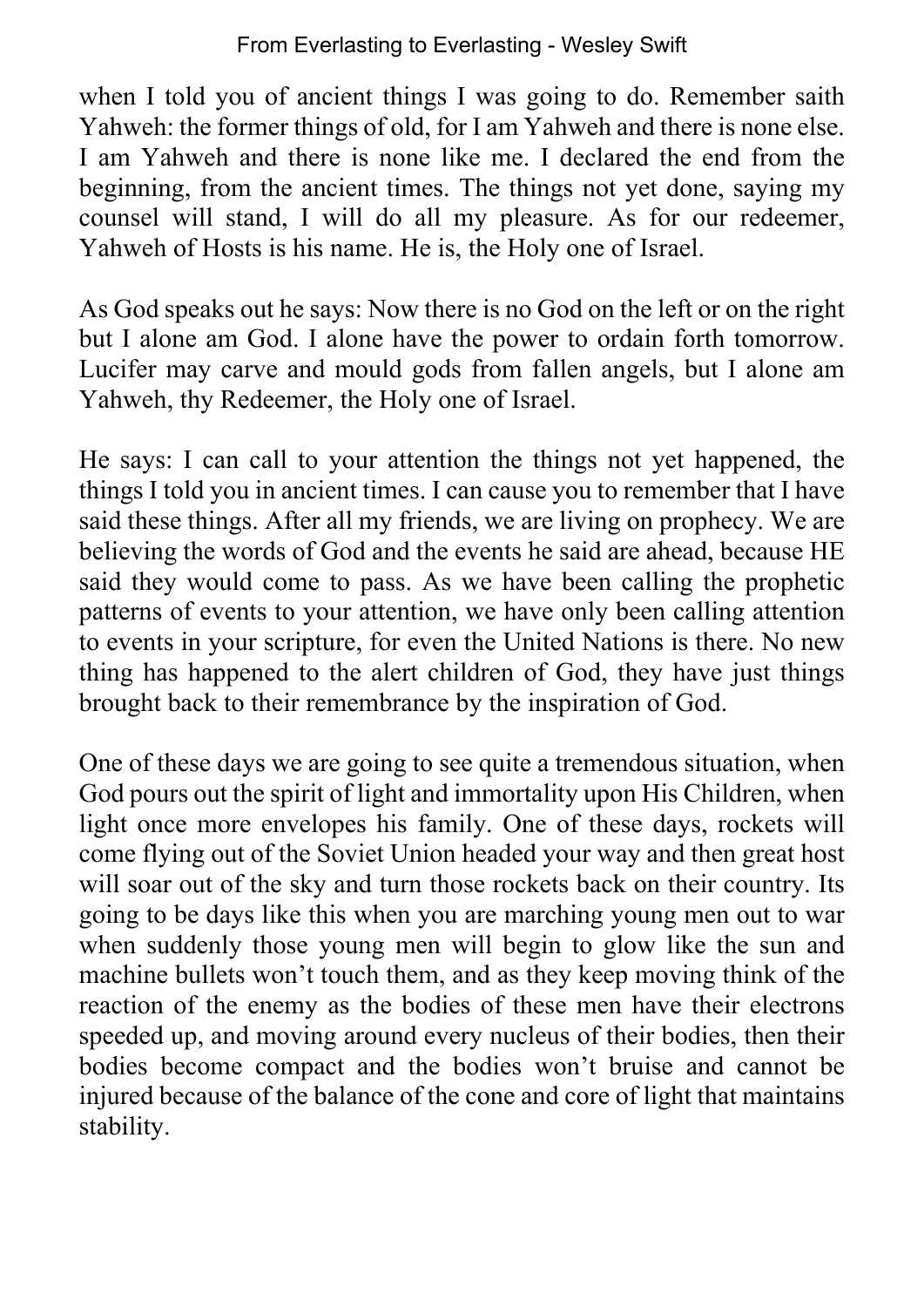"Arise and Shine thy light has come." (Isa. 60:1) And the Glory of God is risen upon you.

God says: I shall sound my voice before my army, I will give them immorality, they will not break rank, they will keep on going, and when they finish they will have the earth cleaned up, and the white race will be ruling, when they usher in their Eternal God and Father. This is the truth of the Gospel of Everlasting to Everlasting.

I look around today and I see white people who are almost ashamed to admit that they are of the white race. They don't want to say: Our God is a white God, for that would show prejudice. They don't want to say; Our God is the Great Eternal Everlasting Yahweh. A white God, Oh my that might offend a Negro or a Chinaman, but My friends the masses of the Enosch peoples of Africa and Asia have been stirred by the powers of the Anti-Christ to come against you. So you have just one hope, if you are not the children of the Everlasting then you don't even have that hope.

If your 1/6th., of the population of the world doesn't have more intelligence than the rest of the world then in 10 years from now you will be forgotten. If you don't have an Everlasting God, an Everlasting covenant and this is not the truth then there isn't any truth and this I am telling you will be blotted out and the world will be ruled by the Enosh people. No my friends: That isn't going to happen, you don't consider yourself as disappearing as a race from the face of this earth very few people can even conceive of being dead, they see someone else as dead, but personally they do not see themselves as dead. Well, The Spirit in them is eternal and they really don't die, their consciousness doesn't, die rather it moves into the plane of Spirit and keeps on going since you are pulsing with life. You are the Children of Eternity, you are the children of an Everlasting Father, and therefore it is important for us to realize that He is our Everlasting Father. If I was with him in the beginning, If I was with him before the world was framed, if My consciousness and My Spirit listened to the Most High God. If I was with him through those thousands and thousands of years then My friends you aren't gong to place me here on this earth and leave me here just because it is the design of Lucifer to put death and mortality on My race.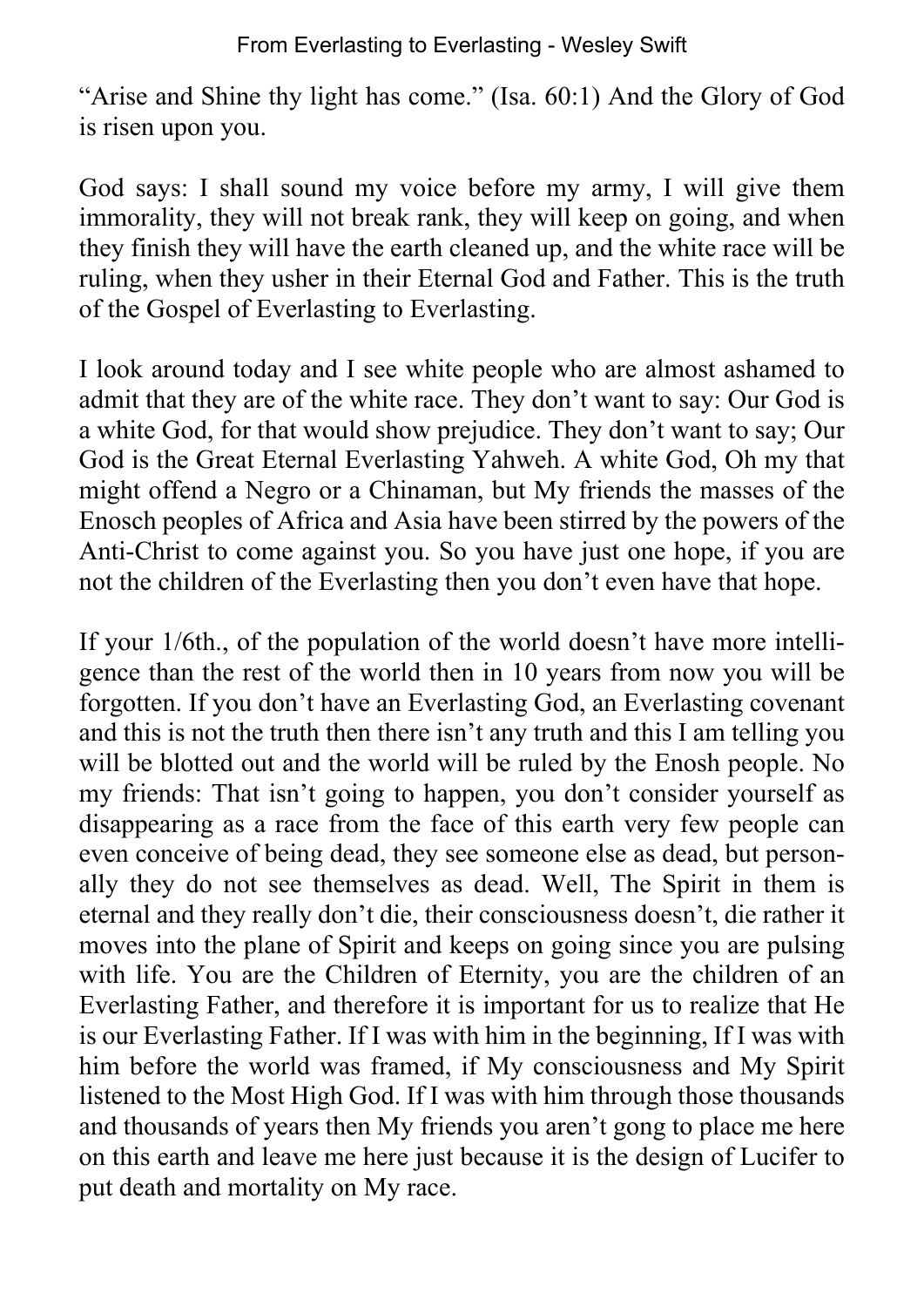There is ever evidence of thousands and thousands of years in yesterdays and there is evidence of me, with My Father in the endless tomorrows, with His program of His tomorrows. He tells you of those tomorrows as he says: eye hath not seen, nor ear heard of the things prepared for those who love me. Then He talks about a new heaven and a new earth, and of the re-organization, as the power of righteousness takes over the powers of darkness and that power of darkness ends. But he also talks about new creations and vast programs in tomorrow, in the endless program of the vastness of space, and in the hands of a constant Eternal Creating God. He talks about the day when the devil and all his angels will worship at your feet. You say: Oh, I don't want them worshiping there, well. Yes I do, I think its a good time for them to start worshiping there. One of these days the devil is going to get down on his knees and weep and crawl at the feet of the Most High God. Now it may be hard for you to imagine the devil doing that but that is going to transpire because this is the authority and the power of the Majesty of Your God. He says: I can call every Spirit to order and I can call every order of creation into its proper being. I want you to know that you are My sons and daughters and you have been begotten of incorruptible seed that lives and abides for ever. In the book of Galatians it tells you that we have Eternal life because we have the Spirit. And out of the Spirit cometh Eternal life and as the Spirit, soul and body are inseparably re-united in the majesty of God's great creative work at his coming, therefore we want you to know that these are important things for you to know.

Some people say: I don't want Christ to come just yet, for there are many things I want to do yet. I want to go to certain places yet, I want to see some things before he comes. They want to put off God. That is what they are really saying: maybe we can take a vacation trip somewhere before he comes. That is about how silly people are because of lack of understanding of the plan and purposes of The Most High God.

And yet in the hour that is about to transpire, as Spirit envelopes the flesh there will be no more tears, there will be no more sorrow because there will be no more pain, and there will be no more sickness.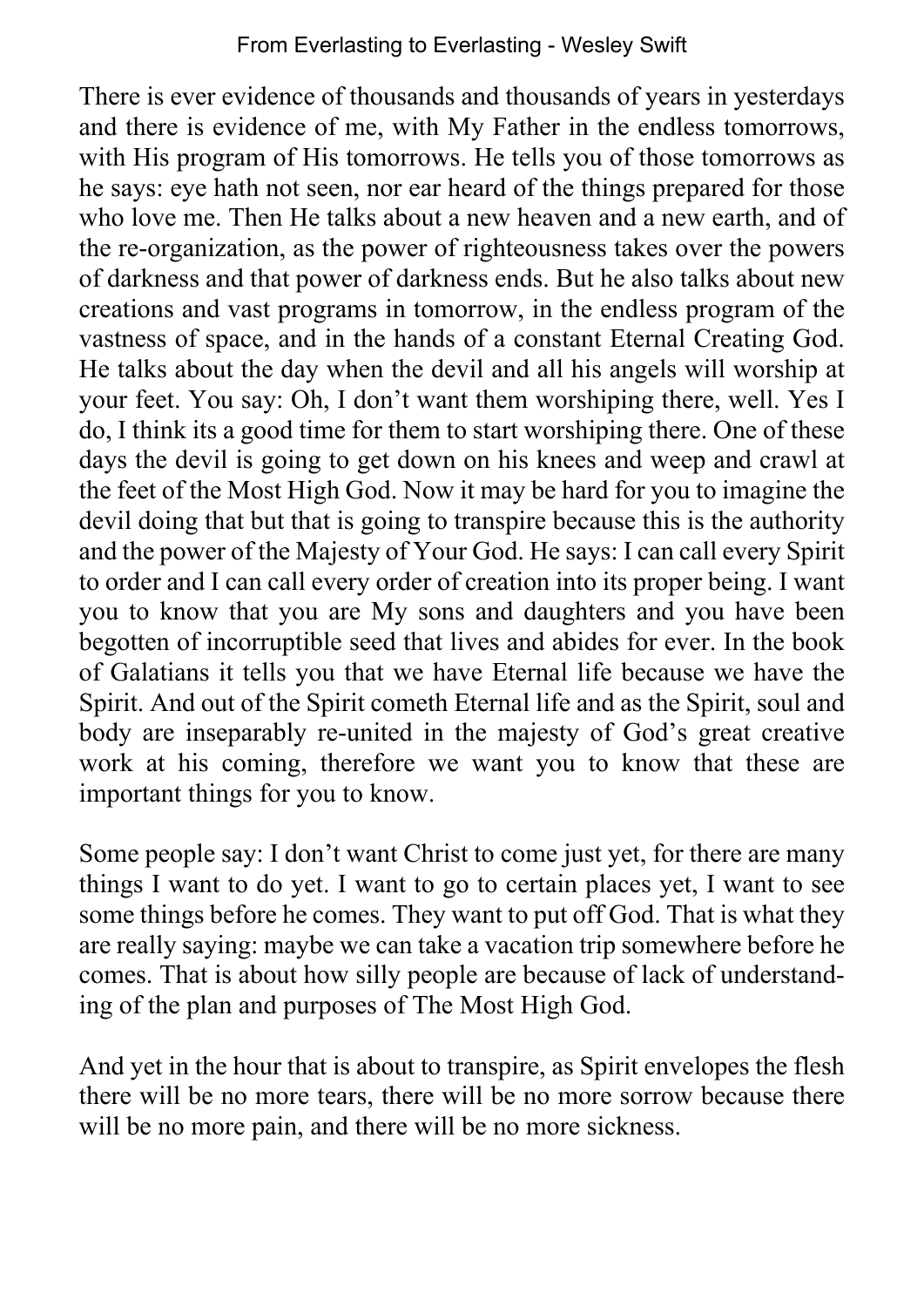Why? Because you cannot make a body sick when the element of the Spirit of light keeps it well.

More than this: no more sorrow, no sickness, permanent health, this My friends is the promise of the Most High. This is why he says: no tears, no more sorrow, rather permanent health for My family, My household, as they put on immortality, put on Eternal life. Do you want to push that off into the distance???

You haven't begun to decide what there is to do, for there is so much to do that you have not done, so many things to see, so many things to enjoy, that you do not even know what enjoyment is compared to the things God has planned for YOU, for His Household in the days to come.

Some people say: Oh, just get me out of the world before the trouble begins; Well I don't want to miss any of it. I want to see the victory, I want to see the smashing blows. I want to see the hammer and sickle come crashing down, I want to see their armies crushed. I want to see THE KINGDOM OF GOD RISE.

I know that this will happen because MY GOD who came from Everlasting has declared these things from the beginning, and these things are so.